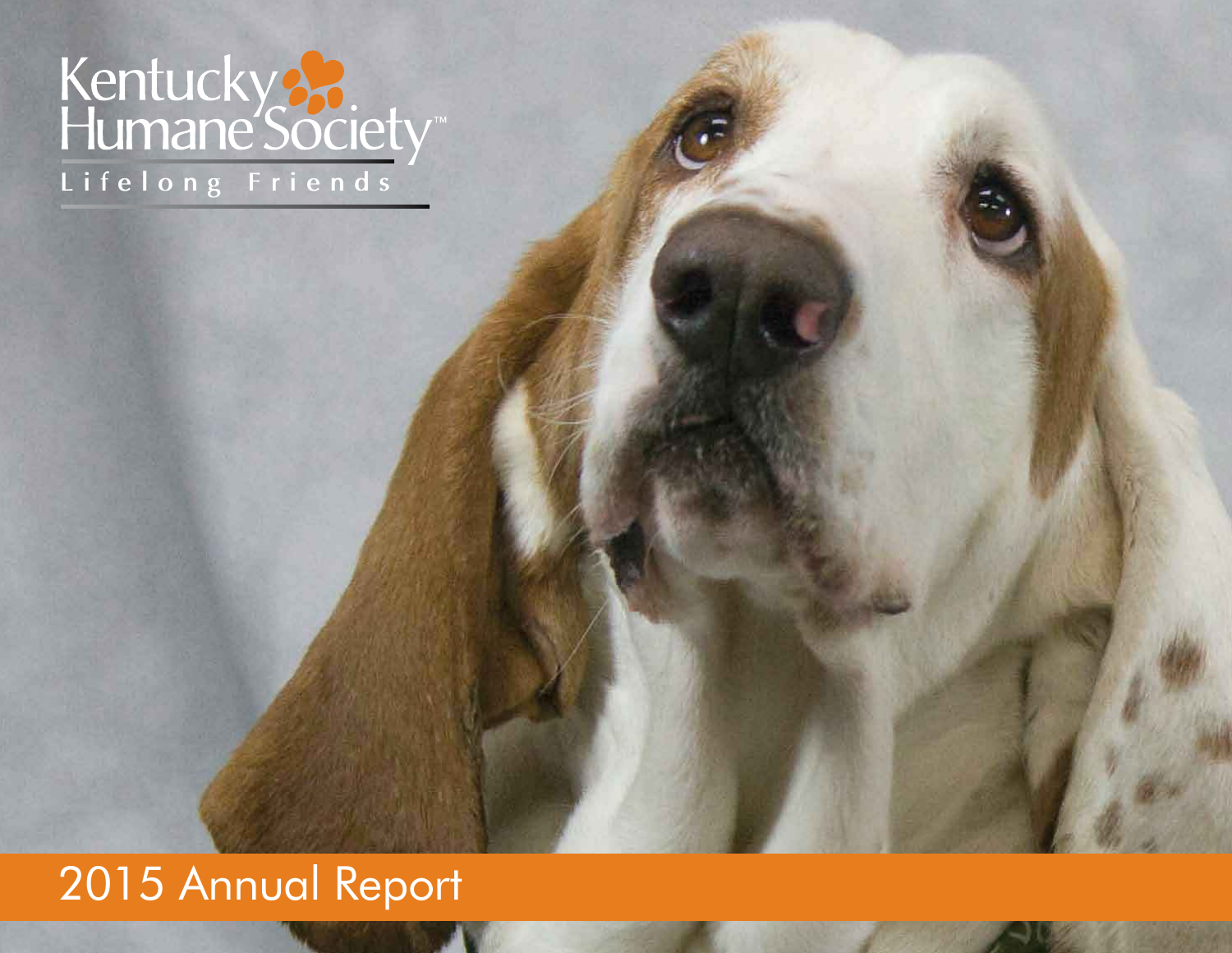# Board of Directors

Beth Andrews Brink Bloembergen David Buschman Gary Clements Steve Codey Andrea Duvall Erik Furlan Sarah Beth Johnson Ann Joseph Brian Ramsey Patti Swope Nancy Jo Trafton Greg Wellman Natalie White Toni Clem\* Nick Costides\* Brian Haara\* John Hassmann\* Rick Maynard\* Glenn Price\* \* Advisory Board

# Mission

2 education and spay/neuter efforts.The Kentucky Humane Society (KHS) advocates the humane treatment of companion animals through leadership and proactive solutions to pet overpopulation, including adoptions,

# Letter From Lori | President & CEO

Dear Friends,

2015 was an exciting year for the animals and people at the Kentucky Humane Society.

Thanks to the hard work of our staff and volunteers – and to our generous donors – KHS found homes for over 6,300 grateful animals. I am amazed at the lifesaving work we accomplished as the state's largest pet adoption agency and no-kill shelter.

KHS was founded in 1884 to advocate for water troughs for carriage horses. Last February KHS returned to our roots when we launched our Equine C.A.R.E. (connect, assist, rescue and educate) program. There is a critical need for this initiative, which focuses on helping the companion or recreational horse. In 2015 KHS rescued atrisk horses and orphaned foals and provided free wellness and gelding clinics to horses in Eastern Kentucky.

A critical need in our community is access to affordable preventative services for cats and dogs. It's a need we see acutely in calls to our Pet Help Line. KHS listened to this, and last April we launched the S.N.I.P. Clinic's Healthy Pets Program to provide donor-subsidized wellness examinations and vaccines for animals who otherwise do not have access to basic care.

Another initiative we launched in 2015 was our Foster Ambassador Program, which empowers our foster caregivers to take an active role in the adoption process of their foster pets. Foster Ambassadors keep adoptable pets in their homes until they find adoptive

homes for them. This program is particularly vital for shy animals and seniors – those who often spend longer time at the shelter.

Last year we greatly increased the number of our shelter-transfer partners. Animals in our adoption program came from municipal shelters and rescues



from over 30 Kentucky counties – from Graves County to Martin County and everywhere in between.

Donors like you are vital to our lifesaving mission. Your gifts keep the lights on, feed the animals and provide for medical and behavioral rehabilitation. We truly couldn't accomplish what we do without you.

Even with these accomplishments, we cannot stand still and expect great things. KHS is an organization that continues to evolve and to look forward as we work diligently to end pet homelessness in our community and state. I am confident that with your continued support, our vision for the future will become a reality: that every companion animal is given the care, resources and lifelong home they deserve.

In gratitude,

on Kene Redmon

Lori Kane Redmon President & CEO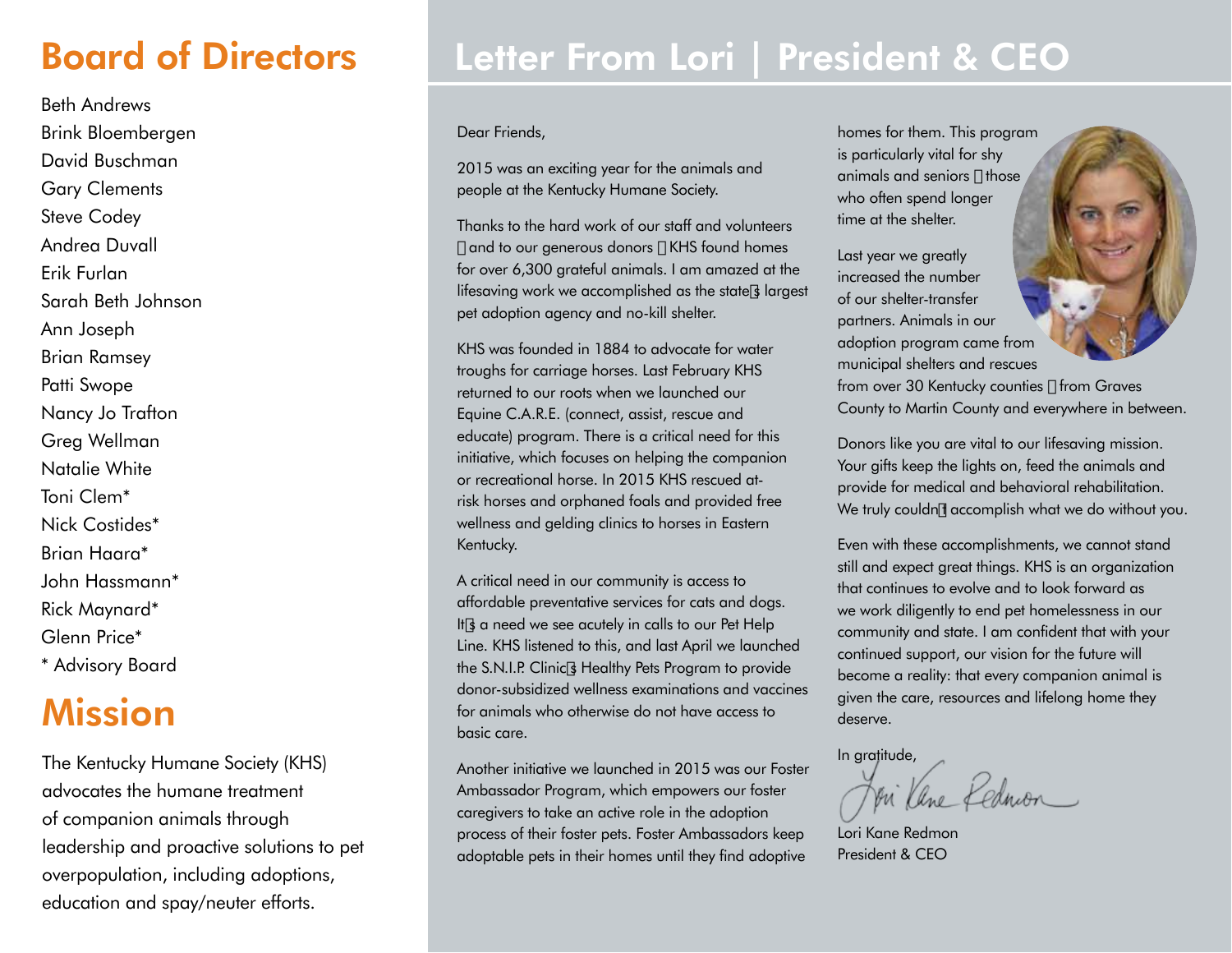## **Adoptions**

Last year, we adopted 6,287 animals and transferred 101 animals in need of specialized help.



2,199 **Cats** 

96 Working Cats

9 Horses

## Equine Programs

The Equine C.A.R.E. program is saving lives and improving conditions for horses throughout the Commonwealth.













4,839 Calls to our free

Proactive Solutions

and the people who love them.

KHS strives to keep pets out of the shelter through proactive programs that help animals

to owners

Spay and neuter surgeries performed at our S.N.I.P. Clinic



Healthy Pets Program









In 2015, we found homes for 96% of the pets who came through our doors, the highest percentage in our history. The only pets euthanized were those who were too sick or behaviorally unsound to be rehabilitated.

We have made tremendous progress in the percentage of lives saved, thanks to proactive programs and donor support.



## 31 Counties

In 2015, we partnered with shelters in 31 counties across Kentucky to bring in and save more dogs and cats throughout the Commonwealth. In all, 3,577 animals came to KHS from other shelters or rescues.





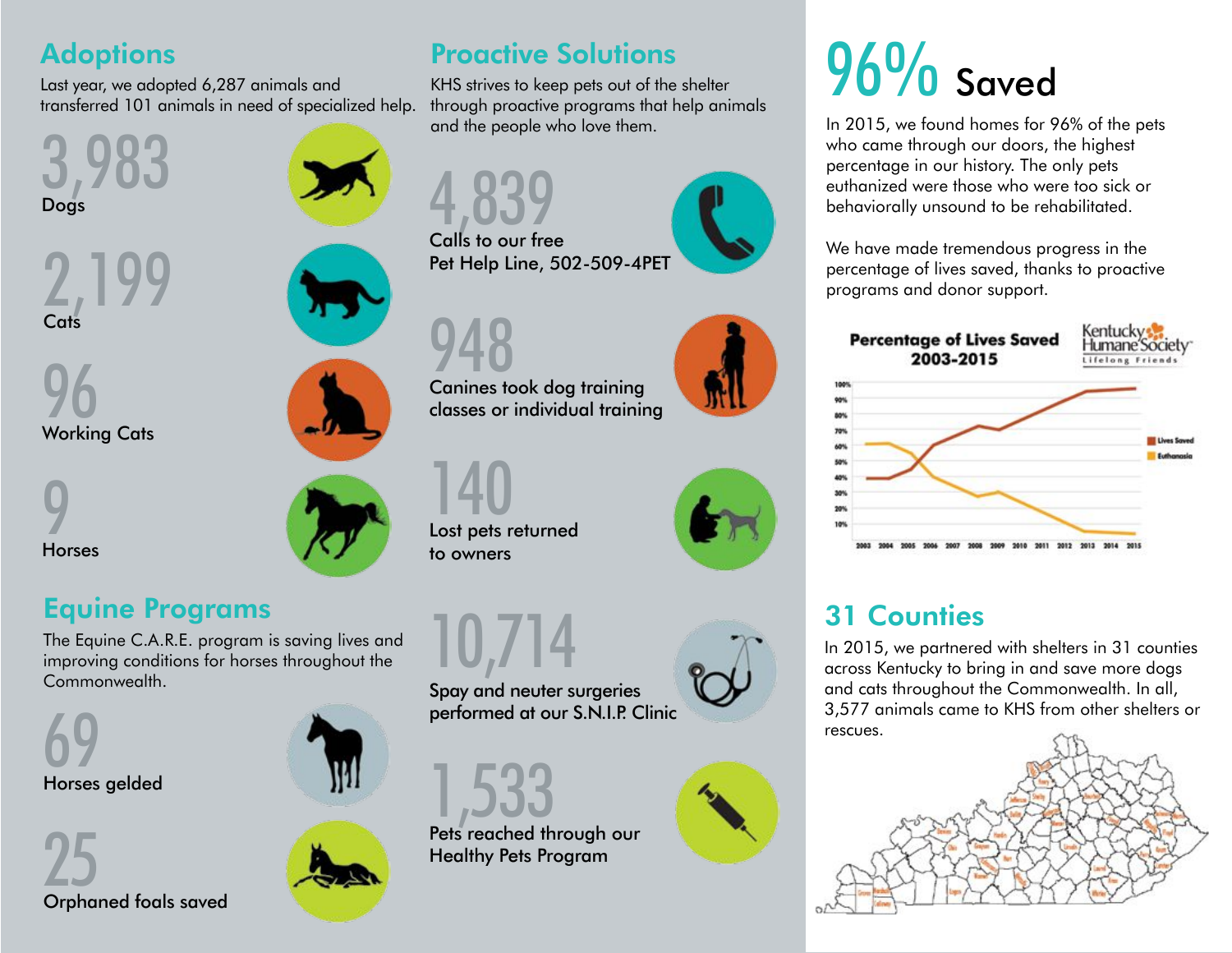# Our Animals Are Grateful to You.







## Reaching Children

Children are our future, and teaching responsible, compassionate pet guardianship is something we take seriously.

548 Children attended KHS Children attended KHS  $\mathbb{R}$  85,940



hosted at KHS

4,190 Students were reached through classroom visits, field trips and workshops





People volunteered for KHS



## Helping Them Heal

We receive many pets who are not ready for adoption. From behavioral issues to serious health problems, some pets need a little extra time and TLC to be ready for their forever homes. Your generous donations ensure that we can take in and treat these special dogs and cats.



receiving Behavior Modification Training





threatening illnesses were treated





Incredible Volunteers

Our volunteers work tirelessly on behalf of our animals. From fostering pets in need, to enriching the lives of those in the shelter, from working in the office to helping at fundraising events, our volunteers are vital to our mission.



Volunteer hours



, 110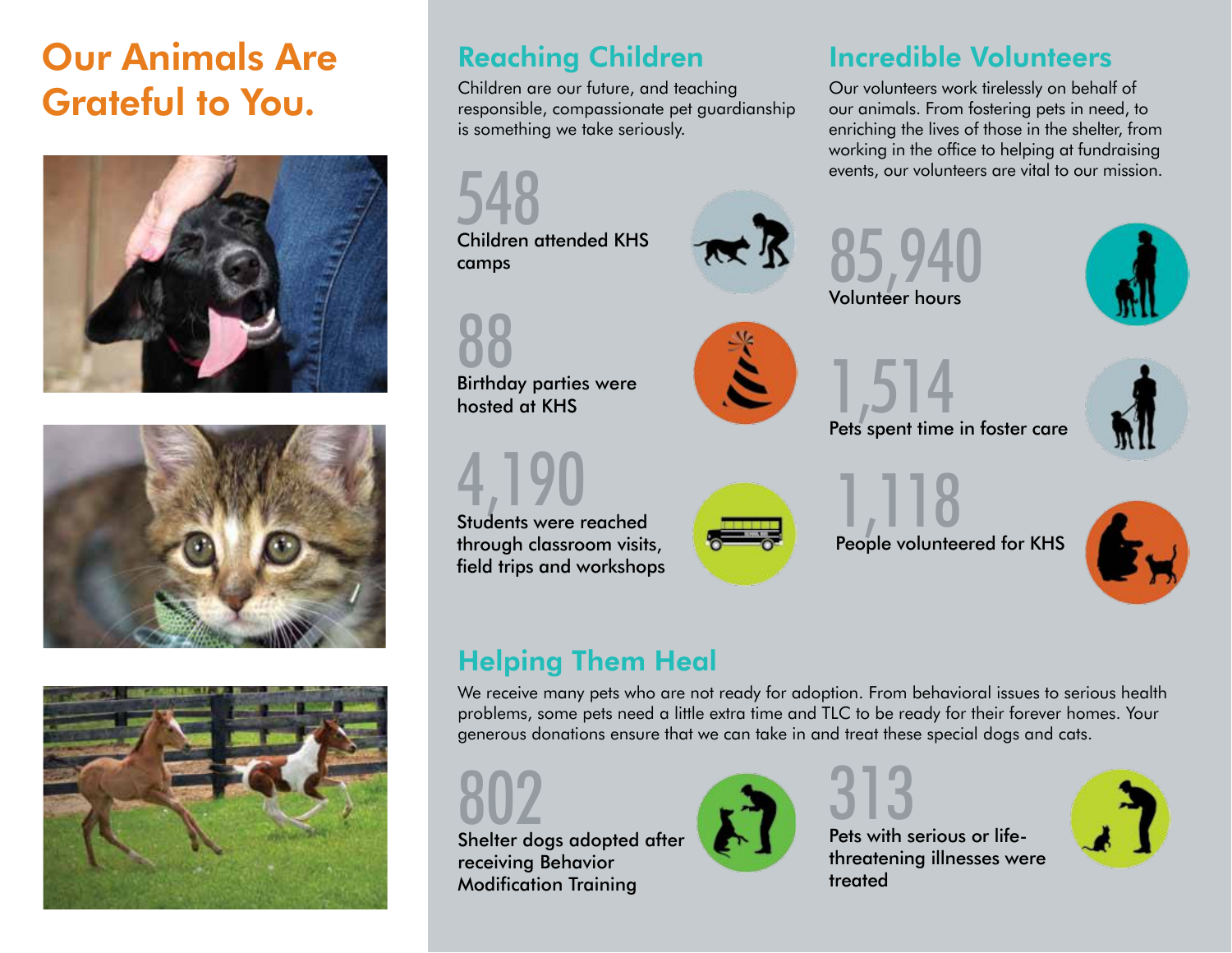

Animals rescued from puppy mills and hoarding cases came into our shelter in record numbers in 2015. These animals were loved, cared for, evaluated and adopted.



During the bitter cold weather in early 2015, KHS announced several Orange Flag Alerts, which invited people with no way to take their dogs inside to use our Fern Creek Pet Resort for refuge.



Our Mega Match-a-thon, presented by the ASPCA and Subaru, resulted in 288 adoptions in one weekend and helped empty our shelter.



The KHS Equine C.A.R.E. program, launched in 2015, gelded stallions in Eastern Kentucky to humanely reduce populations, saved orphan foals and rescued at-risk horses.



The Kentucky Humane Society was happy to be involved in legislation that reduced the hold times for abandoned horses, making it easier for county governments and rescues to care for these animals.



Some dogs are not immediately ready for adoption. Our Behavior Modification team helped shy dogs gain confidence and reactive dogs relax, so they were ready for a home.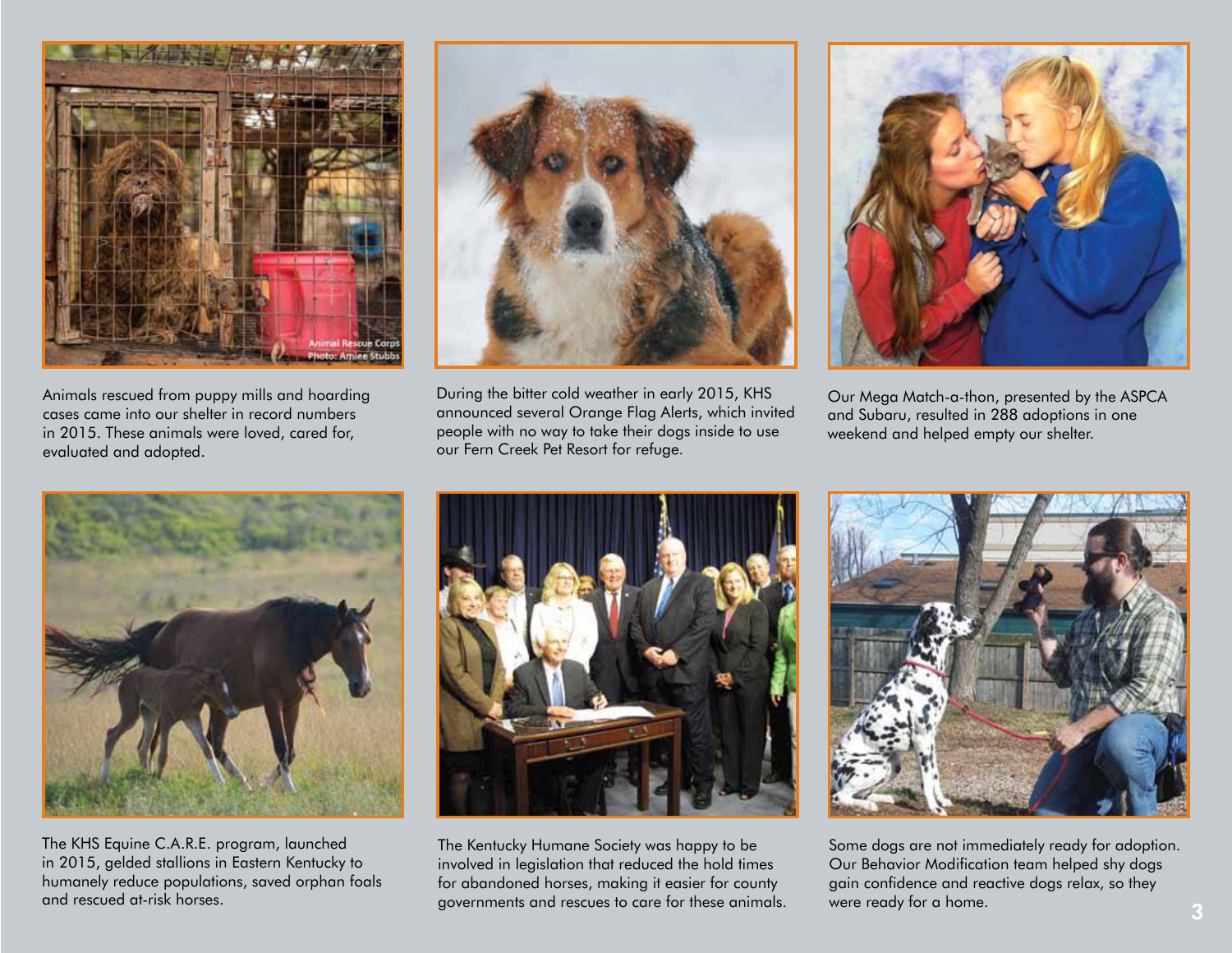# Fiscal Responsibility

The Kentucky Humane Society envisions a day when every companion animal is given the care, resources and lifelong home they deserve. With this vision driving everything we do, we are careful stewards of the resources entrusted to us. Relying on a combination of donations from our supporters and revenue from our owned-pet programs and services, the KHS funding model is healthy and sustainable.

### Budgeting and Finance

KHS maintains an average operating budget of \$5.5 million through the generous support of our donors and through self-generating revenues, such as fees for services at our Fern Creek and Eastpoint Pet Resorts, Humane Education and Behavior Training classes.

KHS is not a branch of any local or national animal welfare organization and does not receive government funding. Because KHS is a local nonprofit agency, donations to KHS stay in our community, helping our pets.



*Numbers in this section reflect the Kentucky Humane Society's audited fiscal year of October 1, 2014 – September 30, 2015. Net asset value as of September 30, 2015, was \$6,196,466.*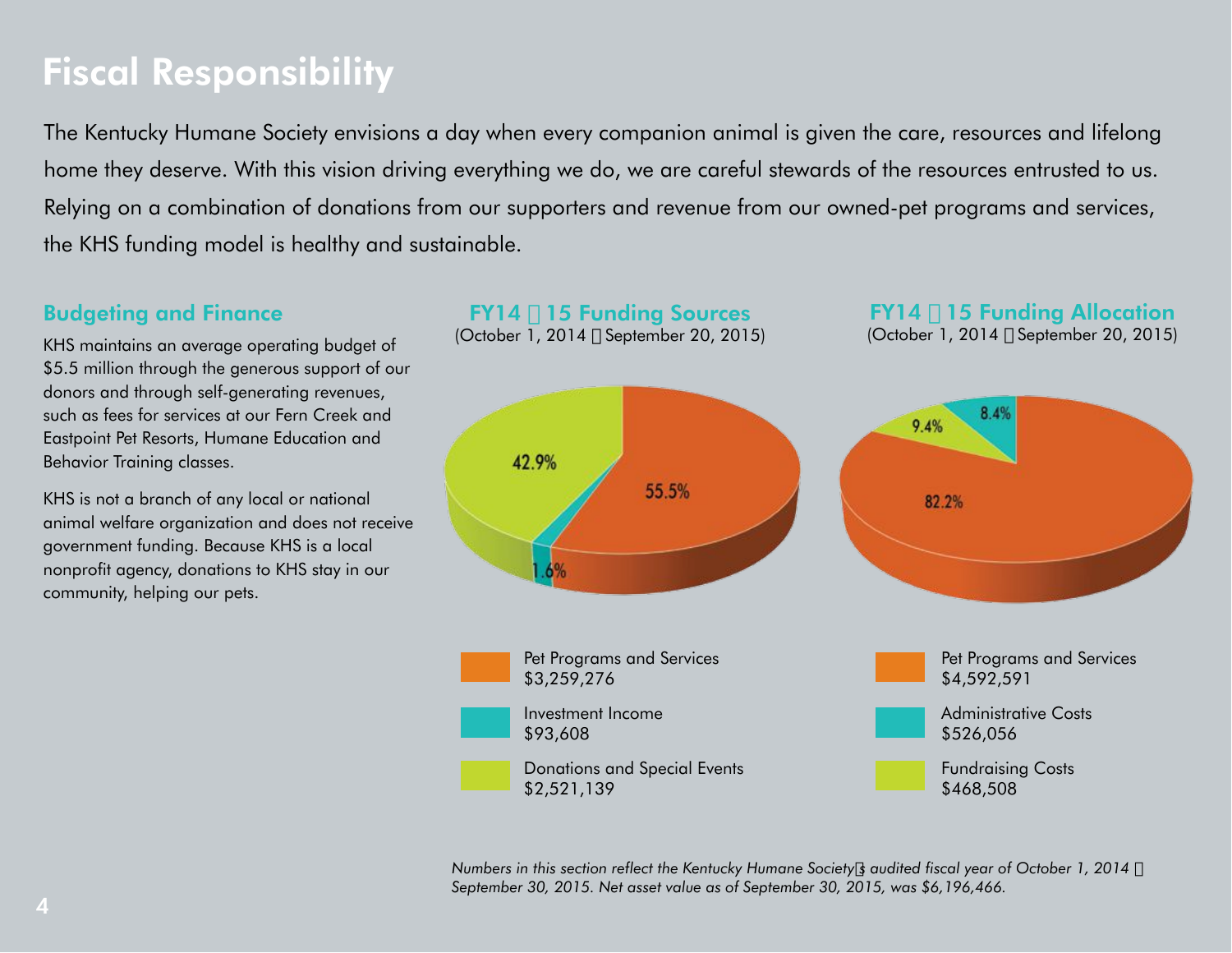## Thanks to Our Donors

The Kentucky Humane Society is grateful to the more than 16,000 donors who made gifts of cash or in-kind donations during the 2015 calendar year. Due to space limitations, we are only able to recognize gifts totaling \$250 and above in this publication.

## Individual Donors

#### $$50.000 +$

Anonymous Frances Masser M.D. Charitable **Trust** Allen S. Mattingly Trust The Leo Meredith Estate

#### $$25,000 +$

Ms. Mary E. Herche

#### $$10,000 +$

Ms. Sandra Frazier Ms. Sandy Gutermuth O.H. Irvine Estate Rose Mary Tichenor Estate Mr. & Mrs. John Zehnder Jr.

#### $$5,000 +$

Mr. & Mrs. Garry R. Adams Mr. Brink Bloembergen & Ms. Linda S. Johnsen Cynthia & David Collier Janice Crenshaw & Mary Stivers Ms. Reberra Dirkson Mr. Peter Edwards & Ms. Jennifer L. Branch Mr. & Mrs. Larry Franklin Ms. Jean W. Frazier Mr. & Mrs. David Heimerdinger Henry & Roxy, The Pit Bulls Ria Murphy Estate Dr. & Mrs. Kurt Oliver Ms. Patricia Swope & Mr. Rich VanCamp

Mr. & Mrs. W. Earl Zion Jr.  $$1,000.00 +$ 

Ms. Nancy J. Trafton

#### Mr. Michael G. Adams Mr. William O. Alden III

Ms. Cynthia Allen Mrs. Susan Allen Ms. Janet Ames Kelly Anderson Ms. Sarah Barela Ms. Paula Bates

Mr. & Mrs. Curtis Barman Mr. Richard Beck Ms. Rebecca A. Beld Ms. Andrea Blair & Mr. J.D. Schall Ms. Kim Boadway Mr. & Mrs. Brooks H. Bower Mr. & Mrs. Daniel Bridgewater Frank & Donna Brothers Carolyn Kay Brown Ms. Meredith Brown Mr. Norman Brown Mr. & Mrs. James P. Campbell Mr. Gregory D. Carmichael Mr. & Mrs. Ian Cassidy Mr. & Mrs. Allan M. Catlett Dr. John Celletti Ms. Syndi Chesser Ms. Raguel Clayton Mr. & Mrs. Gary Clements Mr. & Mrs. Gene Coleman

Ms. Mera Corlett

Mr. & Mrs. Dick Crane Ms. Sarah Creasy Jeff & Jean Ann Crenshaw Kelly Crite Mr. & Mrs. Richard Curtis Elizabeth C. Thomas Fund Mr. Alex Day & Mrs. Tammy York Day Mr. & Mrs. Phillip Deamer Ms. Christine Dennis Myrna Diamond Estate Ms. L. Anne Dishman Mr. & Mrs. Steve Doolin Mr. Brian Drewnowski & Ms. Raguel Clayton Joyce & Paul Duckwall Laura Jane Dunbar Mr. Wallace H. Dunbar Ms. Barbara Duncan Andrea & Brian Duvall Ms. Cynthia Y. Embry Mr. & Mrs. Kevin Estes Ms. P. A. Eubank Heather Falmen & Keith Zirbel Karen L. Ferring Mr. Randy Fields Patricia Ann & Joseph Flock Ms. Carla Fridley-Brown Mr. & Mrs. Owen W. Funk Mr. & Mrs. Erik Furlan Mr. & Mrs. Gerald Gammons Mr. Daniel Granger

David Gross

Vincent & Maria Corsi

Beth Haendiges Ms. Mary W. Hancock Mr. John Hans Mrs. Elizabeth Haraden Mr. & Mrs. Frank Harshaw Mr. David D. Hartmann Ms. Martina Hazel Mr. & Mrs. Ronald Hazuda Mr. Zachary E. Hench Bob & Mary Ann Hines Ms. Deborah Hite Mr. & Mrs. Evan Hoffmann Mr. Greg Pilotte & Dr. Jayne Hollander Mr. & Mrs. Bill Howard David & Krista Hubble Mr. Steve Huey Mr. & Mrs. David Huls Dr. Sarah Beth Johnson Jordan Clines Mr. & Mrs. Link Joseph Dr. Elizabeth A. Katzman Ms. Mary Kerr Kris Knight Diane Sanders Koehler & Patricia Sanders Werner Memorial Trust Ms. Melanie Kuhn Sammie S. Lambert Ms. Laurel Lammers Ms. Kristin M. Lomond Pam & Rob Longwell Ms. Mary Margaret Lowe

Dr. & Mrs. Jason Guin

Ms. Amy Luttrell Mr. & Mrs. Chris Maloy Mrs. Mary McClean Mr. Chris McCrea Mr. Mike McJunkins & Mrs. Deb Dillon Dr. & Mrs. Richard Medley Kurt Metzmeier Miss Hannah Miller Ms. Eleanor Mitchell Dr. Michelle Moran Tom & Elizabeth Morris Michael & Sandra Mrkacek Ms. Mary L. Nelson Mr. Robert A. Nolan Jr. Dan & Michele Oerther Mr. & Mrs. James O'Reilly Mr. & Mrs. Wally Oyler Mr. & Mrs. Allan M. Parnell Steve & Teresa Payne Ayako I. Phillips Richard & Rosemary Phillips Mr. Ben Pilling Mr. & Mrs. Saul Pohn Dr. & Mrs. James R. Ramsey Mr. Anthony Rankin Mr. R. Jonathan Raymon J.D. Lori & Kevin Redmon Mr. William S. Reeser Jr. **Mary Pat Regan** Rev. Linda Reichenbecher Mr. Mark E. Robbins Tonya Robinson Joy & Dave Roelfs

Ms. Connie Sandusky Mr. Daniel Schusterman Mr. William R. Scroggins Mr. Lewis P. Seiler Jr. Ms. Lindsay Shafer Ms. Cathy Shircliff Mr. Jim Shircliff Mr. & Mrs. Don E. Smith Mr. Jeremy Smith Mr. & Mrs. Tom Stenton Mr. & Mrs. Keith R. Strausburg Leslie & Joel Stream Ms. Rebecca Tamas Ms. Kathy Thomas Ms. Renay Thommen Mr. Gene Ulrich Ms. Peggy L. Vedelli Christy Vermost Mrs. Judy Wagner John & Rhonda Wanner Mr. & Mrs. Linwood A. Watson Jr. Ms. Marilyn A. Weaver Mr. & Mrs. Will L. West Ms. Nancy Wetherby Mr. & Mrs. Robert Whayne Ms. Bettina M. Whyte Mrs. Judith C. Wilder Mr. W. Roscoe Willett Ms. Howell Williams Mr. & Mrs. Tom Wilson Ms. Sharon L. Winstel Mr. Duane G. Wolff

Ms. Tesla Ruser

Mr. & Mrs. Ralph W. Yoakum Jr.

 $$500 +$ Mr. & Mrs. Jimmie L. Abel Mr. & Mrs. John Ackerman Jane Adam Rick & Karen Albers Ms. Gabriela Alcalde Ms. Cindy Alvano Ms. Linda G. Anderson Mary C. Anderson Sean Arms Ms. Vanessa L. Armstrong Ms. Donna K. Ayers George Bailey & Porter Watkins Mr. Rodney Bell Mr. Eric Benmour Mr. Thomas M. Benson Mr. & Mrs. Ken Berry Ms. Mary M. Berry Ms. Katherine W. Blackburn Ms. Janae Blanscet Mr. Alvin Borowick Mrs. Angela Bowen Mrs. Rebecca Bradley Ms. Shirley Braun Ms. Reberra Brauner Mr. & Mrs. W. K. Brennan David & Rhonda Bridgers Danny & Ellen Briscoe Jane Brown Ms. Melissa Brown Mr. & Mrs. John Browning

Ms. Geralyn M. Bush Mr. & Mrs. James E. Carlin Mr. & Mrs. Robert Carr Ms. Lisa M. Cassetta Dr. & Mrs. Hans J. Cesarz Britney, Phil & Ryan Chaney Mr. & Mrs. Ryan Church Toni & Charles Clem Ms. Suzanne Cliff Mr. Steve Codey & Ms. Charity Brown Randy & Christe Coe Mr. Robert Coffman Ms. Suzanne Z. Cole Ms. Rose A. Collett The Estate of Clemie Collins Mr. Bret Combest Jr. Debbie Comley Mrs. Jenifer Conkling Fred & Bobbie Cook Ms. Betsy Coomer Mr. Adam Coomes Ms. Catherine L. Cooper Ms. Celesta E. Cornelison Ms. Marcia Cotner Dr. & Mrs. Michael Covitt Ms. Alice S. Cowley Mr. John P. Cowley Mr. Rick Crabtree Dr. Ruth B. Craddock Mr. Richard T. Crawford Ms. Jeanne Cummins Ms. Patricia A. Curtis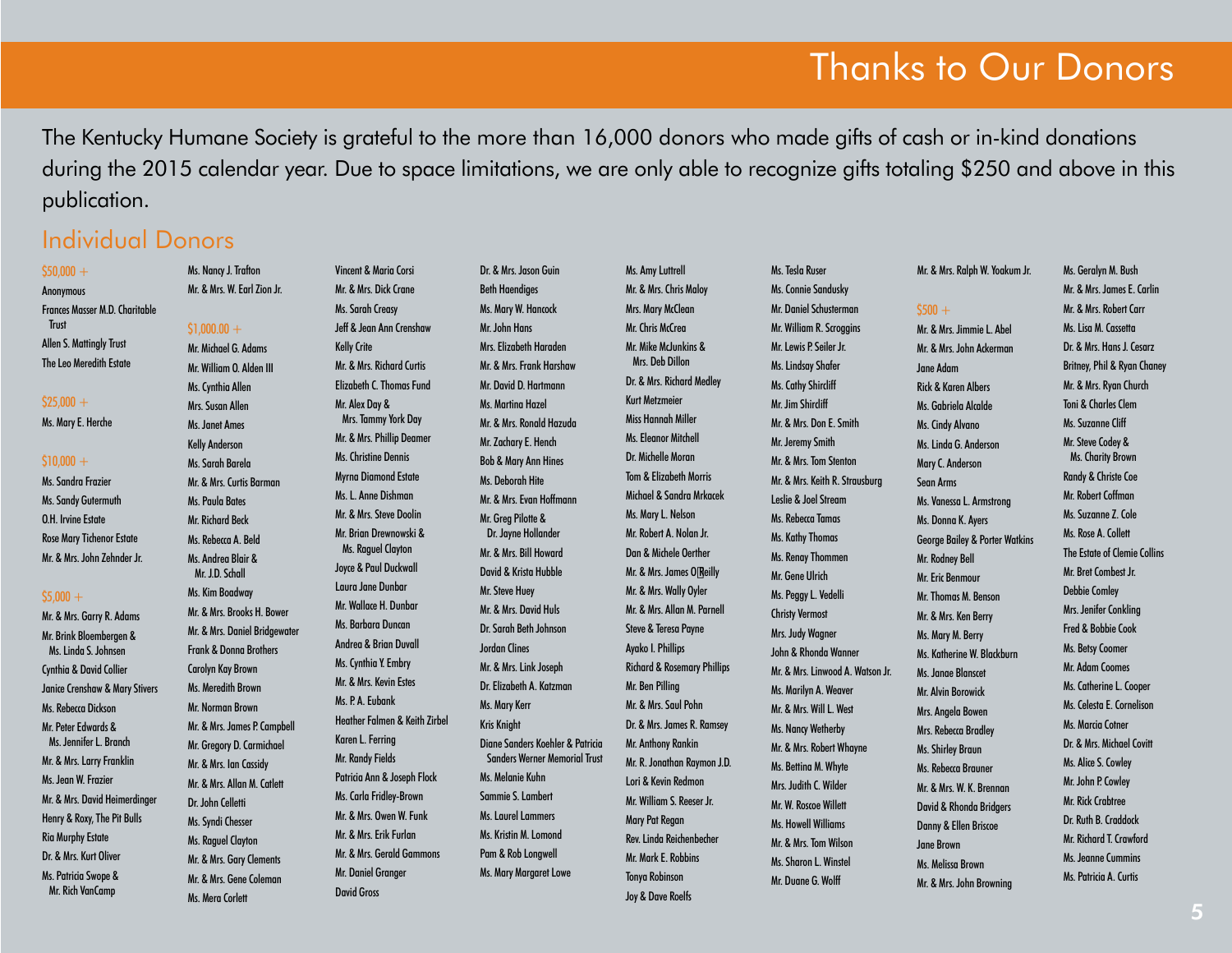

Ms. Katherine Dale Ms. Pamela Dallas Ms. Paula Daniels Ms. Carrie Davis Mr. Gregory Dearing Kim & Roger Deel Mr. Raymond N. Degener Ms. Martha Deno Mr. Hiren Desai Dr. & Mrs. R. Craig DeWeese Elizabeth Dieruf Ms. Sallie R. DiLaura Ms. Jennifer DiSanza Ms. Anne G. Discher Cary Donovan Ms. Dana Dougherty Mr. J. Dowd Lee C. Dulaney Ms. Kathy Dwyer Ms. Katherine Eldridge Carolyn Ely Mr. & Mrs. Donald Ensor Mr. & Mrs. George Everbach Ms. Eulalie Fee Ms. Elizabeth F. Fick Koppen Joseph M. Finizio M.D. Paula A. Fisher Ms. Doris Flack Ms. Heather Floyd Ms. Jennifer Foley Ms. Eleanor Forsythe Ms. Lynda K. Fortner Mr. Justin Fowles Andie Frisbee

Terry Fultz Mr. & Mrs. Ronald Gaffney Mr. Ed Garber & Ms. Sharon Lamb Mr. Joseph R. Gathright Jr. Mr. James L. Gerstle Mr. Thomas L. Gilmore Ms. Candice Gourley Dr. Christopher Grady Ms. Cheryl Granger Mr. Brandon Graves Ms. Melissa Green Ms. Barbara E. Greenberg Dr. Stacy Gregory Mark Grindstaff Ms. Carol A. Gross Ms. Deborah Gunn Angela Hagan Ms. Teresa B. Hall Ms. Judy Hamilton Mr. Joe Hampton Mr. Clarence H. Haney Jr. Ms. Sandra Harmon Ms. Nancy Harris Ray & Karen Hatzman Mr. & Mrs. Billy N. Haycraft Ms. Anna Hayden Ms. Paula Head Mr. & Mrs. Kevin Heavrin Allen & Michelle Hertzman Dianna Hicks Ms. Bridget Hittepole Ms. Tricia K. Hofmann Mr. Matthew Howell

Ms. Penny Howell



Mr. James S. Hurt Ms. Lara M. Hurt Mr. & Mrs. Tom Ice Mr. Michael Iglar Mr. John J. Janson Jr. Mr. Lonnie Johnson Mrs. Marilyn Johnson Mr. & Mrs. Scott Jonap Virginia Faye Jones Estate Mr. & Mrs. Mark Joyner Mrs. Anne Karem Ziad Katrib Ms. Paula Kelson Ms. Leigh Kessinger Ms. Katherine B. Kinsolving Mr. Hal W. Kirk Mr. & Mrs. Michael Kirkland Mr. & Mrs. David Kissel Ms. Missy Klotz Ms. Betty Kraft Ms. Andrea Kristofy Mr. Douglas Krogh Ms. Michelle Kruschwitz Ms. Jane Kuhn Ms. Sharon A. Lamb Mr. Grant E. Lane Ms. Barbara Lasky Ms. Janice G. Lawrence Ms. Christy L. Lawson Mr. Bob Leander Ken LeMaster Ms. Emily Levy Barbara Lewis Ms. Betty Lindauer

Mrs. Jade K. Lyons Mr. & Mrs. James Lyons Mr. Charles Marasa Mr. & Mrs. John Marks Anne & Jason Marshall Ms. Deborah J. Martin Ms. Stephanie Mason Ms. Andrea Mattingly Ms. Donna Mayer **Marion McClain** Greg McClellan Ms. Patricia McConnell Mrs. Sharon McDermott Mrs. Constance E. McDonald Ms. Stephanie Melder Mr. Brian Meldrum Ms. Rosemary Miller Ms. Nancy M. Minyard Mrs. Laura Mitchell Ms. Cynthia K. Moter Ms. Janalyn M. Murphy Ms. Janet M. Musson Mr. Mark Nally Ms. Nancy Naughton Ms. Elizabeth Neichter Ms. Bettye Nichols Sidney R. Nichols Daniel & Nancy Nieser Ms. Edie Nixon Mrs. Susanne E. Norman The Oikawa & Ristagno Fund Mr. Stephen Olson Ms. Robin Orange Mr. & Mrs. Marvin Owen

Ms. Sarah Dunbar Parker Mr. & Mrs. Alan Pauw Ms. Dolores Pavlica Mr. & Mrs. Patrick Peak Ms. Nancy L. Pearcy Ms. Joyce A. Pernus Alex Petre Mr. & Ms. Robert J. Petrokubi Ms. Eileen Pickett Dr. Michele Pisano Pat Poncheri Ms. Karen Price Ms. Loretta Price Mr. & Mrs. Virgil Price Ms. Janice M. Proud Susan & Gary Pyles Tommy & Paula Rabbeth Ms. Jacque Ramsey Ms. Tina M. Redmon Mrs. Alicia L. Reutlinger Mr. & Mrs. Kenneth Reutlinger III Ms. Nancy Reynolds Ms. Jodene L. Richardson Dr. Ty Richardson Mr. & Mrs. Albert B. Roberts Ms. M. Diane Roberts Mr. & Mrs. Michael Roberts Mrs. Cathy Robertson Ms. Jennifer B. Rousos Ms. Tonya Sander Mr. Patrick Scanlon Ms. Betty Schafer Mr. Jon M. Schatzinger Mr. & Mrs. William D. Scheler Mrs. Debbie Scoppechio &





Ms. Christine Weisbach Ariadne Welch Mr. & Mrs. James E. Whitworth Jr. Mr. Doug Whyte Mr. Eric Widmer The Kuna Fund Ms. Beth Wilkerson Ms. Jeannine R. Williams Mr. & Mrs. Edgar Wockenfuss Debra L. Wohner Warangkhana Wongba Ms. Mary Ann Wonzy Ms. Beverly H. Woock Ms. Charlene Woods Mr. & Mrs. David Wren Ms. Catherine Zoeller  $$250 +$ Ms. Susan P. Abell Ms. Lydia Aberli Amy J. Acton Mr. & Mrs. Glen Adams Dr. Steve Adams & Mr. Michael Miller Ms. Meredith Alderson Mr. & Mrs. Daryl Allen Mr. Larry H. Allen Ms. Ruth Allen Mrs. Corey Anderson Ms. Doris L. Anderson Ms. Faith Anderson Ms. Sherry L. Andes Ms. Sandra L. Andriot Kerri G. Angle

Steve Weingarten & Julie Bennett

Dr. Walter E. App Ms. Laura Aravo Ms. Jennifer Armstrong Ms. Jennifer D. Armstrong Lisa Arnold Mr. Robert W. Arnold Mr. & Mrs. Stanley L. Atlas Amanda Audia Erle Austin Ms. Jackie Austin Ms. Maryland Austin Mr. Mike G. Ayers Ms. Anne Baetzel Dr. Soon Bahrami Terry Bailey Mr. Willaim C. Ballard Jr. Ms. Lori Bane Sheree Banet Mr. Harvey W. Barnes Jr. Mr. & Mrs. Thomas F. Barrett Sr. Ms. Stephanie Barter Ms. Laura J. Bartlett Kanchan Barve Ms. Madge Bass Mr. & Mrs. Joseph A. Bauer Jr. Ms. Jennifer M. Baugher Drs. Tom & Becky Becherer Ms. Betty O. Becker Mr. Kevin Beckley Lauren Beckley Ellen & George Behrend Mr. Bryan Belote Dr. Susan M. Bentley & Dr. Kim R. Jonason Ms. Jennifer Berg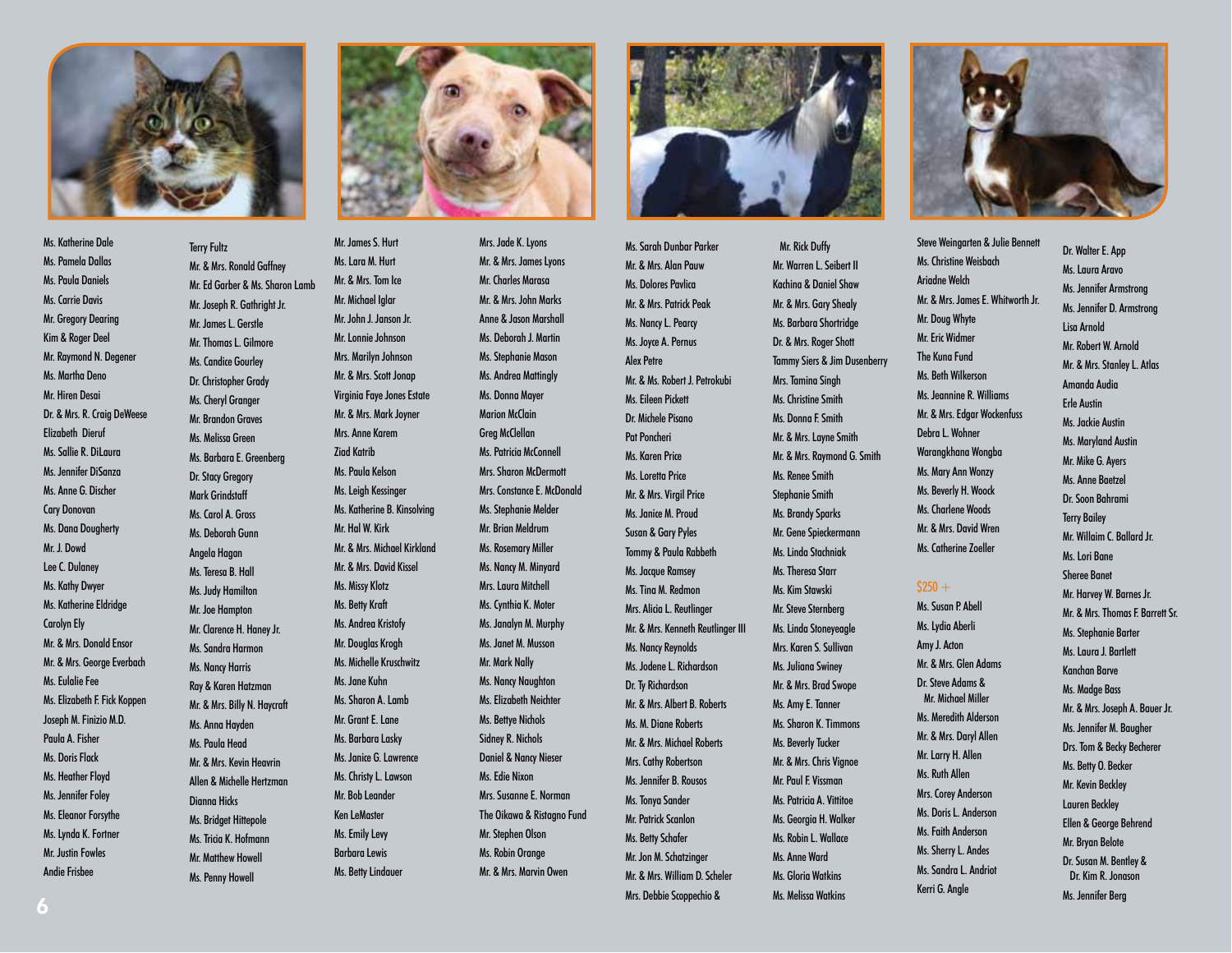Mr. Kenneth Berry Ms. Reberra A. Best Ms. Mary R. Beyerle Dr. Robin Bideau & Mr. Brent Bideau Mr. Leon Bideau Ms. Wendy Bird Mr. & Mrs. Douglas Bishop John Black Mr. & Mrs. Roland Blahnik Mrs. Susan Blakely Ms. Pamela Blevens Mr. Sam A. Blythe Jr. Mr. Jerry Bode Mr. David Boehman Andrew Bollinger Paul & Teresa Bonifer Mr. Billy Boone Marilyn Bower Mrs. Suzanne C. Bowman Ms. Mary Branham Lisa Braunstein Mr. Shayne Brill Ms. Carol S. Brinkman Ms. Connie S. Britt Ms. Cynthia E. Britt Mr. & Mrs. Gary Brockie Mr. & Mrs. Edward Brockman III Kim & James Broecker Ms. Amy Brombolich Ms. Erin Brown Ms. Jean H. Brown Mr. & Mrs. Jeff Brown Mrs. Kathy C. Brown Mrs. Lesley Brown Mr. Michael Brown R. Brown Mr. & Mrs. Robert S. Brown David Brumley Ms. Rebecca B. Bruner Sandra Bryant Mrs. J. G. Buckley Mr. Matthew Buckley Mr. Peter Buecker Peter & Tyler Burkhart Ms. Carol Burns

Mr. & Mrs. Robert Burns Mr. Brian A. Buschmann Dave & Kelly Buszkiewicz Kelly O. Buszkiewicz Mr. Anthony Butcher Bryce Butler Mrs. Susan Butler Ms. Rebecca H. Byford Mr. Lee Cain Mr. & Mrs. David L. Callison Mr. Richard M. Campbell Trish & Tom Candler Maureen Capalbo Ms. Dorothy Carle Mr. & Mrs. Anthony J. Casabella III Mr. & Mrs. James Caswell Melissa Cave Mrs. Donna R. Chamberlain Elaine Chappell Mrs. Beverly J. Chasteen Ms. Mary Chilko Ms. Maura Chilko Mr. & Mrs. Kevin Chlarson Mr. & Mrs. Robert G. Christian Mr. & Mrs. Howard T. Church Ms. Amy Cissell Ms. Susan J. Clark Ms. Tricia L. Cobler Mr. & Mrs. James L. Colbert Royce Coleman Mr. Eric Collis Mrs. Stefanie Colvin Sylvia Coman Mr. James Connor Mr. John R. Conrad Mr. Matthew C. Conway Ms. Janice Cooper Mr. Justin Cooper Catherine Corless Ms. Kari Cornwell Mr. Kevin A. Cowell Alex Cravanas Will Creech Mr. Michael Crittenden Mr. Edwin E. Cruise Mr. William Currie Mr. Steve Curry Ms. Marina Cushing Galen Daihl Debbie Dalton Mrs. Judy H. Dalton Ms. Janice Davis Karen Day Mr. Gregory Deam Ms. Jillian Deck Angela Decker Ms. Marsha Decker Mr. Michael D. DeFilippo Mr. & Mrs. Kevin DeMott Joyce Denham Mr. & Mrs. Erik Dennes Mr. Gary Dennison Shannon Depew Kelly Dettore Viki Diaz Ms. Pamela A. Dickerson Ms. Jeannette M. Diemer Mr. Edward Diminnie Ms. Monika Dixit Ms. Cathy Dobbs Ms. Kristen L. Dobrodziej Ms. Sydney Doctor Ms. Naomi Dolinka Ms. Nancy H. Doll Ms. Eleanor Domek Leslie Droppelman Mr. Christopher Duncan Ms. Sharon Duncan Ms. Jane Dyer Jerry East Mr. & Mrs. Erik Eckel Ms. Becky Edwards Ms. Traci K. Eikenberry Anna Elder Ms. Margaret D. Ellaby Ms. Sue Ellison Mrs. Kathleen English Mr. Leslie Erlandson

Earl Cummings

Mr. & Mrs. Huston P. Dahl Jr. Mr. & Mrs. Richard Downing Ms. Dora B. Esakov Mr. Brock Evans Ms. Bethany Faith Mr. John A. Farmer Ms. Heather Farrer Ms. Patricia Farris Mr. Terry Felker Jay & Dana Ferguson Ms. Kim Fiala Ms. Mary Flarety Ms. Pamela J. Fleitz Mr. Dennis R. Fleming Mr. & Mrs. Samuel J. Fodera Mrs. Ramona L. Ford Ms. Elisabeth U. Foshee Ms. Angie Fox Dr. & Mrs. Bryan Fox Mrs. Nancy Fox James Steve Frank Ms. Paige C. Franklin Ms. Lenora Fugate Ms. Penny D. Fugate Ms. Kim Gaddie Ms. Laura Galloway Brock & Robin Gamez Mr. & Mrs. Gene P. Gardner Ms. H. Yvonne Gardner Ms. Sherry Garmon Ms. Dana L. Garner Mr. Brent Garrett & Mrs. Glenda Marker Mr. & Mrs. Paul Garrett Christine Garvey Tricia A. Gettelfinger Mr. James Gibson Ms. Whitney Glover Ms. Cathy Gordinas Ms. Sherie Gower Ms. Debra Graening Ms. Karen L. Grantz Mrs. Judith D. Graviss Alisa & Josh Gray Mrs. Tricia J. Gray & Mr. Christopher Mescia Dana Greathouse

Mr. & Mrs. Jonathan W. Goldstein Jarrett Greer Mr. William Haak Mike Hack Carron Haight Ms. Leica Haire Ms. Lisa Haley C. Robbin Hansen Lea D. Hardwick Ms. Karin Harle Courtney Harms Ms. D. K. Hayden Mr. William Hays Marlies Heiland Tom Herman Sharon F. Herrin **Lawrence Higgins** 

Mrs. Sue C. Green Mrs. Martha Greenwell Ms. Rita Greenwell Mr. & Mrs. Danny L. Gregory Ms. Martina Grider Ms. Gretchen B. Griggs Bill & Tammy Gross Mrs. Erica Grossberg Mr. Edgar M. Grove Jr. Ms. Jane Guardiola Ms. Bambi L. Guthrie Mr. & Mrs. Jon Hale Mr. & Mrs. David C. Hall Mrs. Mary Ellen Hamlet Mr. William E. Hancock Mr. Lawrence Harmon Ms. Roberta Harrah Ms. Gail Harrington Ms. Jennifer Harrison Mr. & Mrs. Grant Hart Ms. Ashley Hatfield Ms. G-Ann Hatfield Mr. Wesley S. Hawkins Mr. Charlie Haydon Claudia Hendricks Ms. Meredith Hernandez Ms. Angela G. Herps Mrs. Danielle A. Higdon Ms. Jennifer W. Hoert Ms. Amy B. Hogan

**Terri Hogge** Ms. Michelle Holcomb Ms. Anita Holt Mr. Michael J. Horbaniuk Ms. Sharon L. Horn Ms. Megan Hoskins Mr. Jerome A. House Mike & Sheri Howard Mrs. Lisa Hoyer Mr. & Mrs. Rainer Hoyer Ms. Talitha Hunt Ms. Wendy C. Hyland Lisa Hyman Elizabeth Hyslop Ms. Marsha Illback Ms. Crystal Ishmael Mr. Robert Izgarjan Ms. Joni L. Jackman Mrs. Anna I. Jacobsen Mr. & Mrs. Harry E. Jacobson-Beyer Mr. & Mrs. Dwayne Jarboe Barbara Jarvis Ms. Allison Jenkins Ms. Linda J. Jennings Diane Joest Ms. Mary Johnson Mr. Mike Johnson Ann Jones Ms. Danielle Jones Mr. & Mrs. Frank Jones Ms. Kristen Jones Ms. Marilyn Jones Mr. & Mrs. Paul E. Jones Mrs. Ronald Jones Ms. Sarah Jones Ms. Sharon Kaelin Ms. Sherry Karrick Robert Kasting D.M.D. Ms. Linda Kearney Bernie Keene Dr. Virginia Keeney Ms. Emily Kelly Ms. Kari A. Kelton Ms. Helen Kielkopf Ms. Cindy King Mr. & Mrs. Stephen King

Ms. Nicole P. King Ms. Karen Koenig Mr. & Mrs. Roger J. Kotlowski Ms. Melinda Kozo Dr. Forrest Kuhn Mac T. Lacy David Laird Ms. Meredith Lambe Ms. Julie Lamkin Ms. Carrie A. Lawless Leslie Vann Lazrovitch Ms. Dorothy Lea Linda Lee Maija-Liisa Lemmetti Mr. & Mrs. Arthur Lerman Mrs. Lydia Levine Mrs. Paula F. Levinson Carol Levitch Hongxiang Li Mr. & Mrs. James R. Lillie Ms. Katherine Lilly Ms. Laura Lin Mr. Brian B. Lindsay Holly Liter Mr. & Mrs. Hoyte Little Mr. & Mrs. Glenn R. Lochner Rob & Anne Locke Mark & Jean Locy Ms. Dana S. Longworth Ms. Lois S. Louis Ms. Marcia G. Luckett Robin W. Luckett Adam Luken Ms. Helen Lyons Mrs. Tina Mackin Ms. Mary Maddox Patricia F. Mahaun Mrs. Carole Mahoney Mr. William B. Mahoney Ms. Mona Mallory Ms. Betty J. Maloy Mary Caye Martin Ms. Molly M. Martin Mr. Orville Martin Ms. Janet Mason Mr. & Mrs. Raymond N. Mason Jr.

Arty Masterson Morgan Masterson Mr. & Mrs. Jim Mayer Mr. John W. Mayhugh Mr. & Mrs. Joseph J. Mazza Mr. Michael R. Mazzoli Sara F. McCall Ms. Cheryl McClain Mr. & Mrs. Mike K. McClure Ms. J. Lynne McCoy Mr. James McCullum Ms. Carol M. McElheney Ms. Darcy McGraw Mr. Edward J. McInerney Ms. Mary McKinney McMahan Tile & Marble Mrs. Karen McWhorter Ms. Nora Meldrum Mr. James Menifee Mr. & Mrs. Scott Menzel Ms. Stephanie Mercer Robert & Margaret Merrick Ms. Maxine Milby Ms. Beverly Miller Ms. Deborah Miller Mr. Gary C. Miller Ms. Judy Miller Ms. Karen D. Miller Mark & Bridgett Miller Paula Miller Dr. & Mrs. Edward L. Mitchell Gordon Moffett & Leah Stewart Ms. Mary Mohlenkamp Mr. John Molden Ms. Bernadette Monday Jean-Paul Montreuil Ms. Dana Moody Ms. Diane Moore Ms. Jennifer A. Moore Ms. Mary S. Moore Ms. Dawn Mooser Ms. Karen Morgan Ms. Wanetta B. Morgan Mr. Lonnie Morris Mrs. Susan M. Morris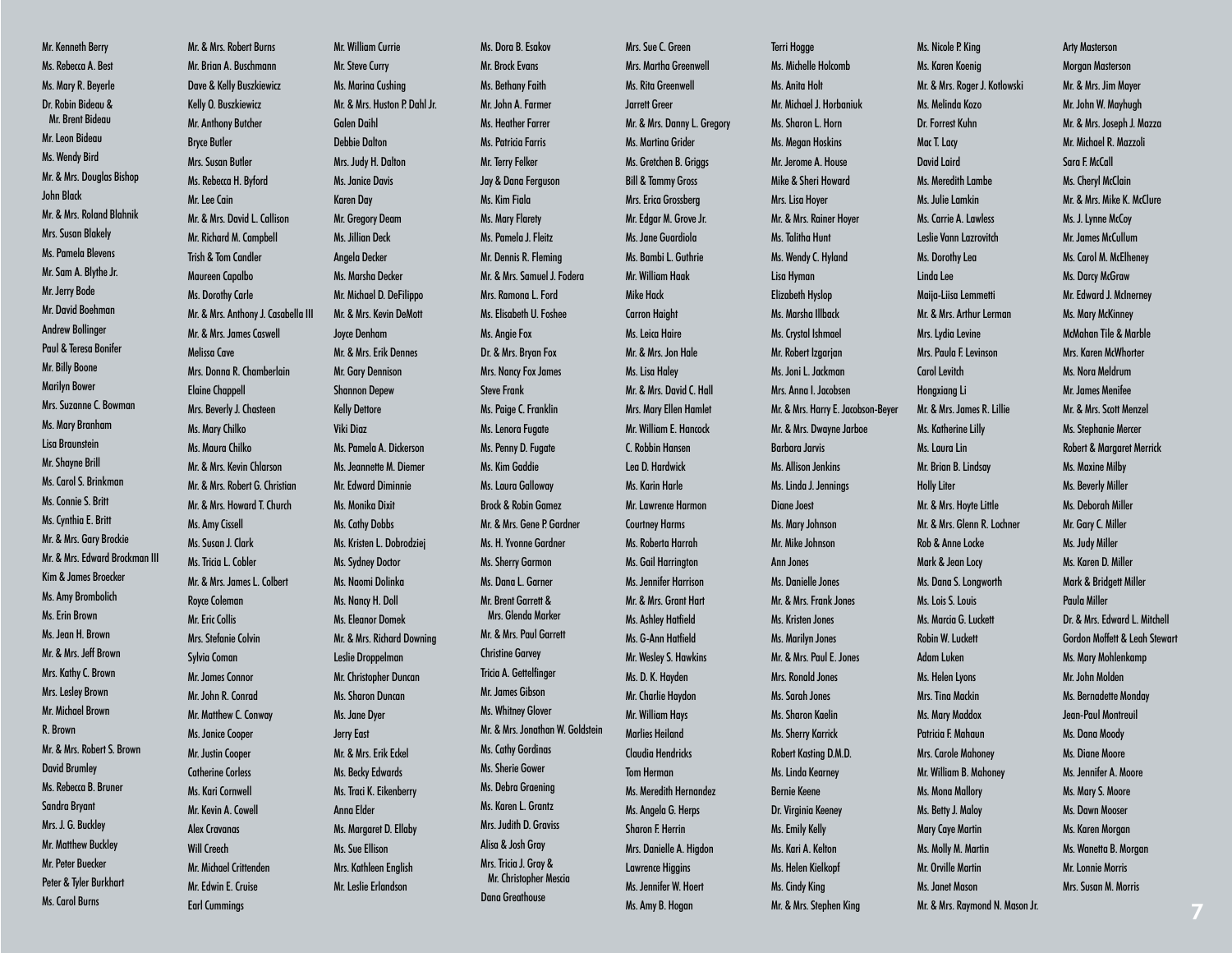

Mr. & Mrs. Samuel Moseley Dorothy Moss Ms. Vonda Motsinger Mrs. Joseph Mudd Mrs. Leslie Mudd Mr. & Mrs. Michael Mueller Mr. & Mrs. Neil Mullaney Ms. Linda Muller Mr. Todd Mundt Ms. Stephanie Muscutt Ms. Shauna Musuraca Pat Nalley Sabeen Nasim Ms. Patricia F. Neely Ms. Maggie Neithammer Ms. Michelle Nelson Ms. Judy Nesbit Ms. Margaret R. Netherton Ms. Tonya G. Newman Ms. Irene Newsom Mr. Keith Nicholson Ms. Carol A. Noffsinger Mr. & Mrs. Michael Nord Mr. Jonathan V. Norman III Kelly A. Norman Ms. Susan H. Norris Billy J. Norsworthy Ms. Jennifer Nunley Ms. Betty J. O'Bryan Mr. & Mrs. David Oestringer Rebecca Okruhlica Ms. Ann Olsen Mr. Gordon E. Pageau Mr. David Pallares

Mr. Robert Parker Mr. & Mrs. Don E. Parkinson Mrs. Ivan Parsons Mr. James A. Patterson II Ms. Jean Payne Ms. Laurie Pearce Ms. Katrina Pekich-Bundy William Perrine Ms. Mary E. Perry Ms. Pamela K. Peter Mr. Matthew Peterson Ms. Mary E. Petterssen Susan Pfeifer Mr. & Mrs. Allen Philpot Richard & Natasha Pieczynski Mr. & Mrs. David Piaram Jay & Jen Pitts Ms. Bonnie J. Plaskett Gary & Missy Platt Ms. Virginia Pollack Mr. & Mrs. Donald Pope Ms. Shirley A. Powell Mr. George Powers Ms. Beth A. Pruitt **Ms. Lisa Quiggins** Mariela & Julio Ramirez Mr. John M. Rasmussen Ms. Allison Ratterman Joe & Sue Rawlings Ms. Deborah Rawn Mr. Christopher Ray Tara Reck

Jack & Gini Reckner Mr. Herbert J. Redmon Jr.



Ms. Tracy M. Redmon Mr. George A. Reed Ms. Judith B. Reed Ms. Tamara Reif Ms. Kara Reilly Mr. & Mrs. Sheldon Rein Catherine Renz Rob & Darlene Rich Ms. Susan R. Rich Ms. Meta Richards Ms. Tracy Richardson Ms. Isabell Rickert Ms. Pamela Ridlon Ms. Linda Ritter

Ms. Linda Robben Mrs. Helena Robbins Ms. Carolyn H. Roberts Ms. Victoria Robertson Marti Robson Ms. Rebecca A. Roby Smith Rodes Shari Rodriguez Ms. Laura Rogers Mr. Michael L. Roland Dr. Kourtney Roppel Mr. Isaac Rosenzweig Ms. Lindsay Rost Mr. & Mrs. Todd Roth Ms. Terri Rowray Ms. Ashley B. Ruby Ms. Carol Rumrill Carolyn Runyon Ms. Leighanne Rushing

Mr. & Mrs. Stephen P. Rivette Nicole Rushing Chandra Saettel Mr. Brent Sample Ms. Jean M. Sandmann Ms. Daisy Santiago Mr. & Mrs. Jeffrey A. Savarise Mrs. Jenni Schelling Ms. Joyce Schipke Dr. & Mrs. William K. Schmied Mrs. Anne D. Schmitt Mr. John M. Schmitz Ms. Sherri Schuenemeyer Ms. Claudia Scott Ms. Nina Scott Mr. John Selent Mr. Robert Seward Ms. Claire K. Shadburne Kimberly Shade Mr. Doug Shalosky Samantha Shelton Ms. Gayle A. Sherman Ms. Jodie Sherman Jane Shine Mr. & Mrs. Robert H. Shipp Lisa Shoff Djamshid Shprapov Ms. Miranda Sloan Mrs. Amy K. Smalley Mrs. Jane W. Smiley Ms. Sandra J. Smiley Mr. Joseph M. Smith Mrs. Marilyn I. Smith Mark & Kathleen Smith Mary Ann Smith

Mr. & Mrs. Richard D. Smith Ms. Sarah H. Smith Ms. Susan Smith Ms. Vivian Smith Mr. Richard A. Smithson Ms. Roberta L. Snawder Mr. Matthew Solan Mr. & Mrs. Tom Solley Ms. Jacqueline Sollinger Mrs. Teresa A. Spalding Mrs. Kim Spaulding Laura Spaulding Mr. & Mrs. F. Richard Splan Ms. Denise L. Spratt Ms. Melissa Stallings Deborah A. Standiford Ms. Beverly Stangle Mr. & Mrs. Walter Stark Ms. Janice Staugas Ms. Patricia Staugas Linda & Roberta Steder Ms. Mary B. Stein Ms. Kimberly Stephenson Mr. & Mrs. Bruce Sterling Jessica Stevens Mr. & Mrs. Robert F. Stevens III Dr. & Mrs. Charles Stevenson Ms. Jane A. Stine Ms. Shannon C. Stoehr Ms. Megan Stoggams Steve & Marty Stooksberry Mr. Gregory Stowers Mr. Jeffrey Stream Mr. & Mrs. William Street





Mr. & Mrs. Nathan D. Tucker Mr. Frank J. Turner Jr. Ms. Carol Turnier Ms. Michelle Tydlacka Kelli Ulferts Mr. & Mrs. Keith Underwood Mr. John M. Uphaus Ms. Mary-Lloyd Vance Clay Mr. Jason Vander Pol Ms. Cheryl Veague Mrs. Rudolph Vincenti Mr. Richard F. Vinson Mr. Larry Vogt Ms. Sally Von Borries Ms. Donna L. Voyles Mr. Dustin Wade Ms. Joyce A. Waflart Michael Wakefield Mr. & Mrs. Michael Walling Mr. Charles E. Walz Ms. Lindsay Wantland Mr. Will W. Ward Ms. Marylea Wardley Ms. Lissa Wathen Mr. & Mrs. Nathaniel J. Webb Ms. Candace Weddington Mr. & Mrs. Patrick Welch Ms. Mona West Pamela Kaye West Tracy Westrick Mr. William Whitaker Mr. Brad White Ms. Lotte W. Widerschein

Ms. Cindy R. Tucker

Ms. Mary Ellen Wiederwohl Ms. Theresa Wiggins Mr. & Mrs. Frank Wiley Mr. Derek Wilhelmus Ms. Margaret F. Wilhite Amos Wilkins Ms. Jean Wilkins Mr. & Mrs. Alfred Williams Becky Williams Mr. Brandon Williams Mrs. Harriet Williams Ms. Tonya Williams Mr. & Mrs. Bill C. Willis Glynis Willis Ms. Jennifer Willis Ms. Marcia R. Wilmet Randall and Andrea Wilson Richard and Ardi Wilson Ms. Hilary Wise Ms. Angela Wiselogel Mr. Robert Witten Becky Wolf Ms. Linda J. Woodhouse Mr. and Mrs. Daniel Woodside Erin Wotring Mr. Lonnie C. Wright Brad Wunderlich Bud and Sissy Wunderlich Ms. Theresa Wyatt Mrs. Sherry Yang Mr. Joseph A. Yoerg Mr. Michael Young Ms. Tammi Young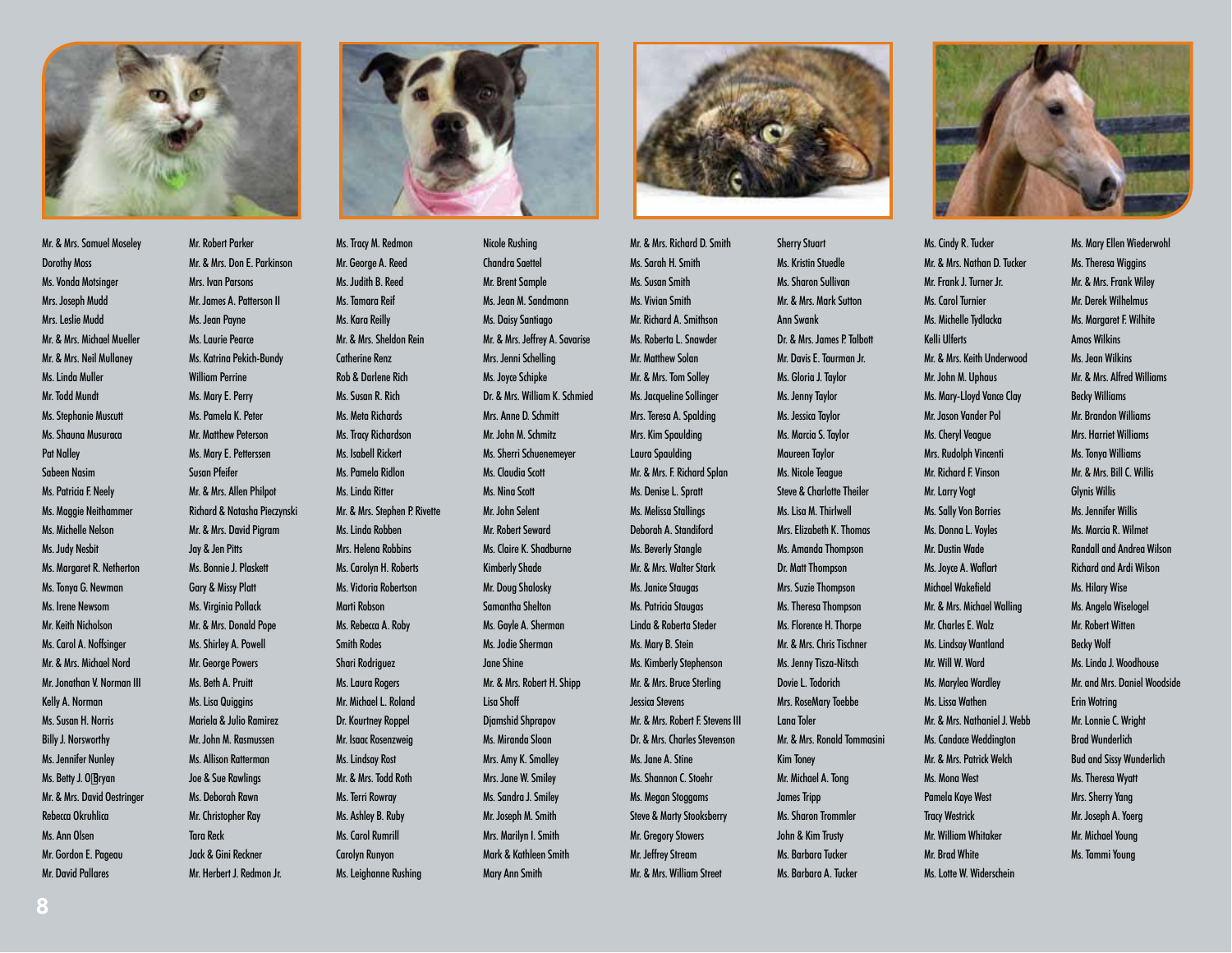### Corporations, Foundations & Organizations

#### $$100.000 +$

ASPCA Courier-Journal Feeders Supply Co.

#### $$50.0000 +$

Sam Swope Family Foundation WDRB & WMYO TV

#### $$25.000 +$

Best Friends Animal Society Pediaree Foundation William M. Wood Foundation

#### $$10.000 +$

Brown-Forman Corporation Cafe Press The Dunbar Foundation Frazier-Joy Family Foundation Joanne W. Gauntt Charitable Foundation Hill's Pet Nutrition, Inc. Kroger Mister "P" Express, Inc. Park Community Credit Union, Inc. PetSmart Charities, Inc. Truist Altruism, Connected

#### $$5,000 +$

Apocalypse Brew Works Banfield Foundation Brackets For Good Bradford Renaissance Portraits Corp. Community Foundation of Louisville Delta Dental Of Kentucky, Inc. Dow Events The Gardner Foundation, Inc. Kentucky Horse Council Inc. Kramer Portraits, New York One Stroke Inks PetFirst Pet Insurance Prospect Animal Hospital Razoo Foundation Republic Bank Sam Swope Auto Group, Inc.

#### Today's Woman

#### $$1,000 +$

301 Interactive Marketing Active Heroes Aesthetics in Jewelry Animal Rescue Support of Kentuckiana Inc. Anthem Dollars for Doers AT&T William E. Barth Foundation Bend and Zen Hot Yoga Benevity Community Impact Fund Beth Andrews Fine Photography Bissell Pet Fondation Bourbon Barrel Foods Charitable Auto Resources Inc. Cheesecake Factory Commonwealth of Kentucky Department of Treasury Crowe Horwath LLP Dairy Kastle Dandelion DaVita Total Renal Care Inc. DD Williamson Derby Bedding Derby City Veterinary Services LLC **Donatic** Raising Cane's El Jimador Electrical Union Workers IBEW #369 Enterprise Holdings Fidelity Charitable Gift Fund Footworks, Inc. Frances Lee Jasper Oriental Rugs Gannett Foundation, Inc GE Foundation Gentle Giants Draft Horse Rescue Green Street Capital, LLC Grey Muzzle Organization Henderson Services LLC Hilliard Lyons HYPER 13:16 Neil Huffman Volkswagon

Humana Inc. Contributions Committee **Impressions** Kentucky Wireless Association Klein Family Foundation, Inc. Korbel Champagne Cellars The Learning House L & N Federal Credit Union Employee Giving Fund Louisville Bats Baseball Louisville Dog Run Association Lyndon Animal Clinic Microsoft Matching Gifts Program Modern Woodmen of America **MotoPhoto** National Christian Foundation Kentucky New York Yankees **Oohology** PetSafe Brand Restaurant Supply Chain Solutions, LLC RKD Alpha Dog Louis T. Roth & Co. Royal Fine Jewelers Shircliff Publishing LLC Southern Wine and Spirits St. Matthews Animal Clinic Stage Stores Inc. Stradegy Management Account T.M. Crutcher Realty Corp Thrivent Financial for Lutherans Twenty-Six Productions Unbridled Charitable Foundation, Inc. Underwriters Safety & Claims, Inc. Vanguard Charitable Verizon Communications Visual Concepts Whole Foods Wick's Pizza Parlor & Pub Yarnell Family Foundation Yoga I.S., LLC YourCause Paying Agent Yum! Brands Foundation, Inc.

#### $$500 +$

21C Museum Hotel

Ackerson & Yann, PLLC Allstate Giving Campaign AmazonSmile Foundation Anabel's Oriental Rugs Bank of America Foundation, Inc. Bearno's Pizza Bluegrass Charitable Golf Scramble Bonnie Family Foundation Churchill Downs Incorporated **Computershare** Core Chiropractic Center DeMott Technical Solutions, Inc. Elements Therapeutic Massage Go Social Gross Diamond Co. iHeartMedia Indiana Wesleyan University Jones Sparks Properties LLC Louisville Relocation Services Marsh & McLennan Companies Mattei-Rothschild Foundation Metro United Way Inc. **Mountioy Chilton Medley CPAs** Network For Good Palmer Products Corp Pet Tree Houses Pfizer Foundation Matching Gifts Program Plumbers Supply Co. Power Creative Rockford Manor Rubbertown Community Adv Council The Shirley Smith Foundation The Spot Fund Inc. Spudz Chips The Hylands Kennels Universal Woods Inc. University Of Louisville Village Anchor Waggin' Tail Kennels, Inc. Wal-Mart Stores, Inc. Westport Whiskey & Wine Coi Wild

#### $$250 +$

Barkbox, Inc. Bed Dog Studio Bishop & Associates Boutique Serendipity CaloSpa Rejuvenation Center Cardinal Manufacturing Company Commonwealth Attorney's Office Commonwealth Tap Cross Chrysler Jeep Derby City Run Club Elite Vision Photography & Design Eric Johnson Enterprises, Inc. Fit Lou Boot Camp French Lick Resort Friends of Animals Frost Brown Todd LLC GE United Way Campaign Genesis Diamonds Louisville, LLC Girl Scouts of Kentuckiana Troop 1115 Glamour Shots of Stonybrook Grainger Matching Charitable Gifts Program Guardian Angel Staffing Agency, Inc. Guess, Inc. Health Management Resources Corp. Heirloom Traditions Paint JCPenny Company Fund, Inc. Kevin Talley Photography LEO Louisville Casework, Inc. Mensa Education & Research Foundation Mortenson Family Dental My Tribute Gift Foundation Inc. North Oldham Middle School Peacock Boutique Petfinder.com Poe's Pet Depot **RunSwitch** Schulz Woodcrafts Schwab Charitable The Seelbach Hilton Hotel Square Paws Stephen Photography

Sun Tan City Tachau Meek PLC Texas Roadhouse The Appraisal Source, LLC Tri-Arrows Aluminum Inc. Trover Solutions, Inc. UPS Vines & Canines Walt Disney World Co.



#### (courier-journal